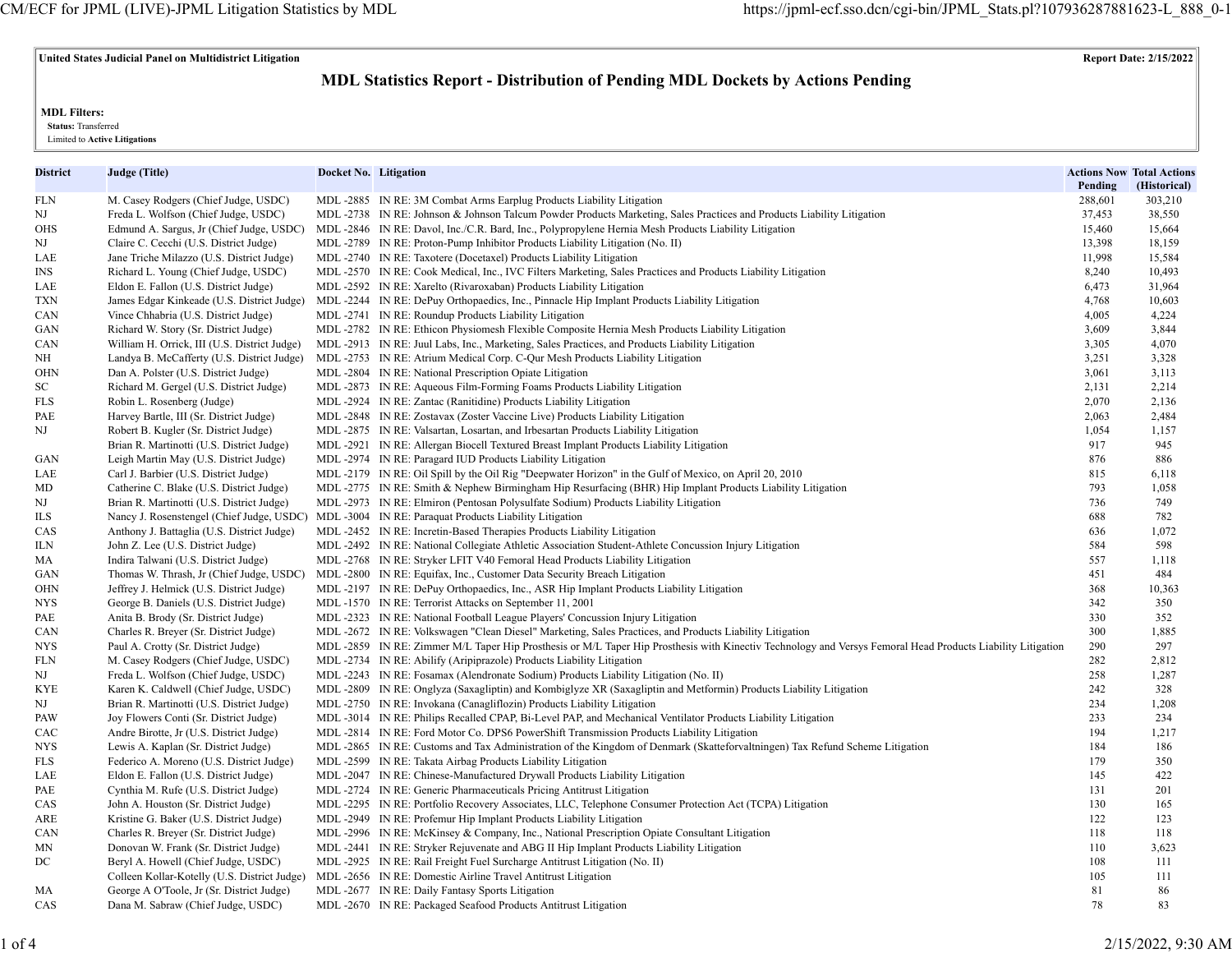| MD         | Paul W. Grimm (U.S. District Judge)                                                          | MDL-2879 IN RE: Marriott International, Inc., Customer Data Security Breach Litigation                                                                                                                    | 73       | 91          |
|------------|----------------------------------------------------------------------------------------------|-----------------------------------------------------------------------------------------------------------------------------------------------------------------------------------------------------------|----------|-------------|
| <b>NYE</b> | Margo K. Brodie (U.S. District Judge)                                                        | MDL-1720 IN RE: Payment Card Interchange Fee and Merchant Discount Antitrust Litigation                                                                                                                   | 70       | 127         |
| FLS        | Cecilia M. Altonaga (Chief Judge, USDC)                                                      | MDL-2989 IN RE: January 2021 Short Squeeze Trading Litigation                                                                                                                                             | 57       | 62          |
| <b>CAN</b> | Jon S. Tigar (U.S. District Judge)                                                           | MDL-1917 IN RE: Cathode Ray Tube (CRT) Antitrust Litigation                                                                                                                                               | 56       | 75          |
| ILN.       | Edmond E. Chang (U.S. District Judge)                                                        | MDL-2964 IN RE: Society Insurance Company COVID-19 Business Interruption Protection Insurance Litigation                                                                                                  | 51       | 52          |
| NYS        | Naomi Reice Buchwald (Sr. District Judge)                                                    | MDL -2262 IN RE: Libor-Based Financial Instruments Antitrust Litigation                                                                                                                                   | 48       | 78          |
| MOW        | Brian C. Wimes (U.S. District Judge)                                                         | MDL -3019 IN RE: T-Mobile Customer Data Security Breach Litigation                                                                                                                                        | 46       | 46          |
| NJ         | Madeline C. Arleo (U.S. District Judge)                                                      | MDL-2904 IN RE: American Medical Collection Agency, Inc., Customer Data Security Breach Litigation                                                                                                        | 44       | 54          |
| OR.        | Michael H. Simon (U.S. District Judge)                                                       | MDL-2828 IN RE: Intel Corp. CPU Marketing, Sales Practices and Products Liability Litigation                                                                                                              | 41       | 43          |
| МIЕ        | Sean F. Cox (U.S. District Judge)                                                            | MDL-2311 IN RE: Automotive Parts Antitrust Litigation                                                                                                                                                     | 38       | 379         |
| CAN        | Vince Chhabria (U.S. District Judge)                                                         | MDL -2843 IN RE: Facebook, Inc., Consumer Privacy User Profile Litigation                                                                                                                                 | 36       | 42          |
| PAE        | Eduardo C. Robreno (Sr. District Judge)                                                      | MDL -875 IN RE: Asbestos Products Liability Litigation (No. VI)                                                                                                                                           | 35       | 192,124     |
| CAN        | Maxine M Chesney (Sr. District Judge)                                                        | MDL -2918 IN RE: Hard Disk Drive Suspension Assemblies Antitrust Litigation                                                                                                                               | 34       | 35          |
| FLM        | Harvey E. Schlesinger (Sr. District Judge)                                                   | MDL -2626 IN RE: Disposable Contact Lens Antitrust Litigation                                                                                                                                             | 33       | 60          |
| VAE        | Anthony J. Trenga (U.S. District Judge)                                                      | MDL -2915 IN RE: Capital One Consumer Data Security Breach Litigation                                                                                                                                     | 33       | 65          |
| NYS        | Paul G. Gardephe (U.S. District Judge)                                                       | MDL -2673 IN RE: Treasury Securities Auction Antitrust Litigation                                                                                                                                         | 32       | 43          |
| PAW        | Mark R. Hornak (Chief Judge, USDC)                                                           | MDL -2969 IN RE: Erie COVID-19 Business Interruption Protection Insurance Litigation                                                                                                                      | 32       | 32          |
| MOE        | Stephen N. Limbaugh, Jr (U.S. District Judge) MDL -2820 IN RE: Dicamba Herbicides Litigation |                                                                                                                                                                                                           | 31       | 55          |
| MΝ         | Joan N. Ericksen (U.S. District Judge)                                                       | MDL-2666 IN RE: Bair Hugger Forced Air Warming Devices Products Liability Litigation                                                                                                                      | 29       | 5,873       |
| SC         | J Michelle Childs (U.S. District Judge)                                                      | MDL -2972 IN RE: Blackbaud, Inc., Customer Data Security Breach Litigation                                                                                                                                | 29       | 31          |
| МA         | Denise J. Casper (U.S. District Judge)                                                       | MDL-2938 IN RE: Evenflo Company, Inc., Marketing, Sales Practices and Products Liability Litigation                                                                                                       | 28       | 28          |
| NYS.       | Valerie E. Caproni (U.S. District Judge)                                                     | MDL -2548 IN RE: Commodity Exchange, Inc., Gold Futures and Options Trading Litigation                                                                                                                    | 28       | 29          |
| CAC        | John A. Kronstadt (U.S. District Judge)                                                      | MDL -2905 IN RE: ZF-TRW Airbag Control Units Products Liability Litigation                                                                                                                                | 27       | 27          |
| ILN        | Elaine E. Bucklo (Sr. District Judge)                                                        | MDL -2931 IN RE: Delta Dental Antitrust Litigation                                                                                                                                                        | 27       | 28          |
| MOE        | Sarah E. Pitlyk (U.S. District Judge)                                                        | MDL -2993 IN RE: Crop Inputs Antitrust Litigation                                                                                                                                                         | 26       | 27          |
| TXN        | David C. Godbey (U.S. District Judge)                                                        | MDL -2099 IN RE: Stanford Entities Securities Litigation                                                                                                                                                  | 26       | 155         |
| ILN        | Manish S. Shah (U.S. District Judge)                                                         | MDL-2842 IN RE: Chicago Board Options Exchange Volatility Index Manipulation Antitrust Litigation                                                                                                         | 25       | 28          |
| MIE        | Sean F. Cox (U.S. District Judge)                                                            | MDL-2901 IN RE: Ford Motor Co. F-150 and Ranger Truck Fuel Economy Marketing and Sales Practices Litigation                                                                                               | 25       | 27          |
| NYS        | P. Kevin Castel (Sr. District Judge)                                                         | MDL -3010 IN RE: Google Digital Advertising Antitrust Litigation                                                                                                                                          | 25       | 25          |
| CAN        | Lucy H. Koh (U.S. District Judge)                                                            | MDL -2773 IN RE: Qualcomm Antitrust Litigation                                                                                                                                                            | 24       | 35          |
| FLM        | Roy B. Dalton, Jr (U.S. District Judge)                                                      | MDL -3006 IN RE: Tasigna (Nilotinib) Products Liability Litigation                                                                                                                                        | 24       | 24          |
| MΝ         | John R. Tunheim (Chief Judge, USDC)                                                          | MDL -2998 IN RE: Pork Antitrust Litigation                                                                                                                                                                | 24       | 24          |
| PAW        | Joy Flowers Conti (Sr. District Judge)                                                       | MDL-3021 IN RE: SoClean, Inc., Marketing, Sales Practices and Products Liability Litigation                                                                                                               | 23       | 23          |
| CAN        | Edward M. Chen (U.S. District Judge)                                                         | MDL-2777 IN RE: Chrysler-Dodge-Jeep EcoDiesel Marketing, Sales Practices and Products Liability Litigation                                                                                                | 22       | 52          |
|            | James Donato (U.S. District Judge)                                                           | MDL -2801 IN RE: Capacitors Antitrust Litigation (No. III)                                                                                                                                                | 22       | 22          |
| CAS        | Larry Alan Burns (Sr. District Judge)                                                        | MDL-2992 IN RE: Bank of America California Unemployment Benefits Litigation                                                                                                                               | 22       | 30          |
| ILN        | Virginia M. Kendall (U.S. District Judge)                                                    | MDL -2867 IN RE: Local TV Advertising Antitrust Litigation                                                                                                                                                | 22       | 22          |
| ALN        | R. David Proctor (U.S. District Judge)                                                       | MDL -2406 IN RE: Blue Cross Blue Shield Antitrust Litigation                                                                                                                                              | 21       | 88          |
| CAN        | Charles R. Breyer (Sr. District Judge)                                                       | MDL-2184 IN RE: Google Inc. Street View Electronic Communications Litigation                                                                                                                              | 21       | 21          |
| NYS        | Vernon S. Broderick (U.S. District Judge)                                                    | MDL -2542 IN RE: Keurig Green Mountain Single-Serve Coffee Antitrust Litigation                                                                                                                           | 21       | 30          |
| PAE        | Gene E.K. Pratter (U.S. District Judge)                                                      | MDL -2002 IN RE: Processed Egg Products Antitrust Litigation                                                                                                                                              | 21       | 33          |
|            | Timothy J. Savage (U.S. District Judge)<br>John R. Tunheim (Chief Judge, USDC)               | MDL -2460 IN RE: Niaspan Antitrust Litigation                                                                                                                                                             | 21<br>20 | 23<br>1,269 |
| MΝ         | Kenneth D. Bell (U.S. District Judge)                                                        | MDL-2642 IN RE: Fluoroquinolone Products Liability Litigation<br>MDL-2947 IN RE: Lowe's Companies, Inc., Fair Labor Standards Act (FLSA) and Wage and Hour Litigation                                     | 20       | 20          |
| NCW        |                                                                                              |                                                                                                                                                                                                           |          |             |
| FLS<br>MOW | Kenneth A. Marra (Sr. District Judge)<br>Gary A. Fenner (Sr. District Judge)                 | MDL-1916 IN RE: Chiquita Brands International, Inc., Alien Tort Statute and Shareholders Derivative Litigation<br>MDL-2709 IN RE: Dollar General Corp. Motor Oil Marketing and Sales Practices Litigation | 19<br>19 | 31<br>26    |
| VAE        |                                                                                              | MDL -2836 IN RE: Zetia (Ezetimibe) Antitrust Litigation                                                                                                                                                   | 19       | 23          |
| CAN        | Rebecca Beach Smith (U.S. District Judge)<br>James Donato (U.S. District Judge)              | MDL -2981 IN RE: Google Play Store Antitrust Litigation                                                                                                                                                   | 18       | 19          |
| ILN        | Robert M. Dow, Jr (U.S. District Judge)                                                      | MDL -2817 IN RE: Dealer Management Systems Antitrust Litigation                                                                                                                                           | 18       | 23          |
| МA         | Douglas P. Woodlock (Sr. District Judge)                                                     | MDL -2428 IN RE: Fresenius GranuFlo/NaturaLyte Dialysate Products Liability Litigation                                                                                                                    | 17       | 4,516       |
| MOW        | Beth Phillips (Chief Judge, USDC)                                                            | MDL -2945 IN RE: Ahern Rentals, Inc., Trade Secret Litigation                                                                                                                                             | 17       | 18          |
| NΜ         | James O. Browning (U.S. District Judge)                                                      | MDL-2695 IN RE: Santa Fe Natural Tobacco Company Marketing and Sales Practices Litigation                                                                                                                 | 17       | 17          |
| DE         | Leonard P. Stark (U.S. District Judge)                                                       | MDL -2930 IN RE: Entresto (Sacubitril/Valsartan) Patent Litigation                                                                                                                                        | 16       | 16          |
| FLS        | Raag Singhal (Judge)                                                                         | MDL-3015 IN RE: Johnson & Johnson Sunscreen Marketing, Sales Practices and Products Liability Litigation                                                                                                  | 16       | 16          |
| ILN        | John Robert Blakey (Honorable)                                                               | MDL-3009 IN RE: Seresto Flea and Tick Collar Marketing, Sales Practices and Products Liability Litigation                                                                                                 | 16       | 16          |
| <b>NYW</b> | Geoffrey W. Crawford (U.S. District Judge)                                                   | MDL-2903 IN RE: Fisher-Price Rock 'n Play Sleeper Marketing, Sales Practices, and Products Liability Litigation                                                                                           | 16       | 16          |
| FLS        | K. Michael Moore (U.S. District Judge)                                                       | MDL -2832 IN RE: Liquid Toppings Dispensing System ('447) Patent Litigation                                                                                                                               | 15       | 15          |
| ILN        | John Z. Lee (U.S. District Judge)                                                            | MDL -2948 IN RE: TikTok, Inc., Consumer Privacy Litigation                                                                                                                                                | 15       | 21          |
| MIE        | Matthew F. Leitman (U.S. District Judge)                                                     | MDL-2818 IN RE: General Motors Air Conditioning Marketing and Sales Practices Litigation                                                                                                                  | 15       | 15          |
| NJ         | Michael A. Shipp (U.S. District Judge)                                                       | MDL-2779 IN RE: FieldTurf Artificial Turf Marketing and Sales Practices Litigation                                                                                                                        | 15       | 17          |
| NYE        | Nina Gershon (Sr. District Judge)                                                            | MDL-2819 IN RE: Restasis (Cyclosporine Ophthalmic Emulsion) Antitrust Litigation                                                                                                                          | 15       | 21          |
|            |                                                                                              |                                                                                                                                                                                                           |          |             |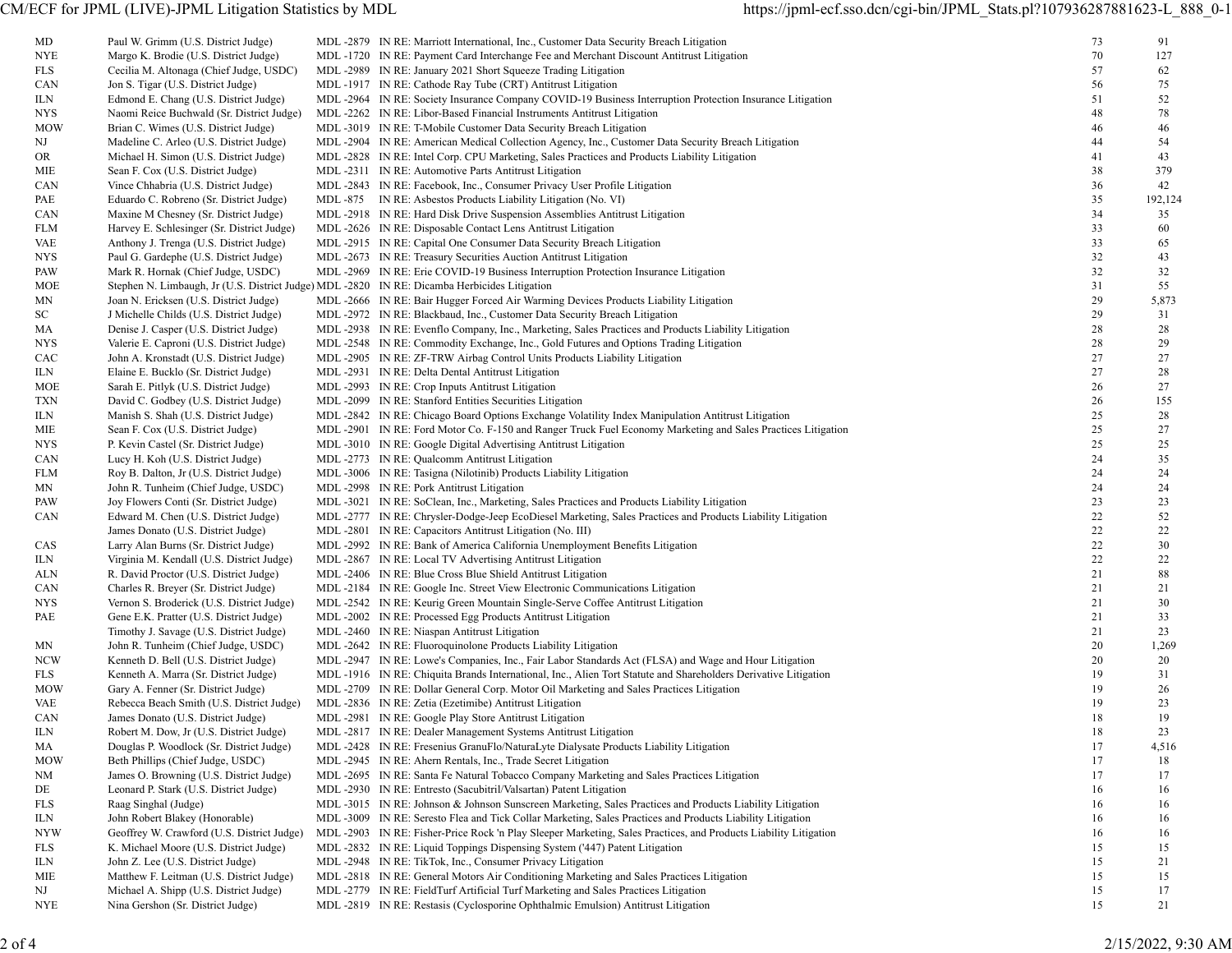| NYS        | Vernon S. Broderick (U.S. District Judge)                                               | MDL -1358 IN RE: Methyl Tertiary Butyl Ether ("MTBE") Products Liability Litigation                                                    | 15             | 190             |
|------------|-----------------------------------------------------------------------------------------|----------------------------------------------------------------------------------------------------------------------------------------|----------------|-----------------|
| GAN        | Jean-Paul Boulee (Judge)                                                                | MDL -2933 IN RE: TransUnion Rental Screening Solutions, Inc., Fair Credit Reporting Act (FCRA) Litigation                              | 14             | 14              |
| ILN        | Harry D. Leinenweber (Sr. District Judge)                                               | MDL -2580 IN RE: Opana ER Antitrust Litigation                                                                                         | 14             | 14              |
| MIE        | David M. Lawson (U.S. District Judge)                                                   | MDL -2744 IN RE: FCA US LLC Monostable Electronic Gearshift Litigation                                                                 | 14             | 39              |
| NYS.       | John G Koeltl (U.S. District Judge)                                                     | MDL -2968 IN RE: Generali COVID-19 Travel Insurance Litigation                                                                         | 14             | 15              |
| OKN        | Terence C. Kern (Sr. District Judge)                                                    | MDL-2700 IN RE: Genentech, Inc., Herceptin (Trastuzumab) Marketing and Sales Practices Litigation                                      | 14             | 14              |
| <b>FLS</b> | Darrin P. Gayles (U.S. District Judge)                                                  | MDL-2841 IN RE: MONAT Hair Care Products Marketing, Sales Practices and Products Liability Litigation                                  | 13             | 13              |
| LAE        | Jane Triche Milazzo (U.S. District Judge)                                               | MDL -3023 IN RE: Taxotere (Docetaxel) Eye Injury Products Liability Litigation                                                         | 13             | 13              |
| DE         | Colm F. Connolly (Chief Judge, USDC)                                                    | MDL -2912 IN RE: Palbociclib Patent Litigation                                                                                         | 12             | 26              |
| NYS.       | P. Kevin Castel (Sr. District Judge)                                                    | MDL -2742 IN RE: SunEdison, Inc., Securities Litigation                                                                                | 12             | 34              |
|            |                                                                                         |                                                                                                                                        | 12             | 17              |
| PAE        | Mitchell S Goldberg (U.S. District Judge)                                               | MDL-2445 IN RE: Suboxone (Buprenorphine Hydrochloride and Naloxone) Antitrust Litigation                                               |                |                 |
| PAW        | W. Scott Hardy (U.S. District Judge)                                                    | MDL -2862 IN RE: Diisocyanates Antitrust Litigation                                                                                    | 12             | 12              |
| CAN        | Edward J. Davila (U.S. District Judge)                                                  | MDL -3001 IN RE: Google Play Store Simulated Casino-Style Games Litigation                                                             | 11             | 12              |
|            | Richard Seeborg (Chief Judge, USDC)                                                     | MDL -2966 IN RE: Xyrem (Sodium Oxybate) Antitrust Litigation                                                                           | 11             | 11              |
| ILN.       | Matthew F Kennelly (Senior District Judge)                                              | MDL -2545 IN RE: Testosterone Replacement Therapy Products Liability Litigation                                                        | 11             | 7,883           |
| <b>MOW</b> | Stephen R. Bough (U.S. District Judge)                                                  | MDL-2936 IN RE: Smitty's/CAM2 303 Tractor Hydraulic Fluid Marketing, Sales Practices and Products Liability Litigation                 | 11             | 11              |
|            | Beth Phillips (Chief Judge, USDC)                                                       | MDL -2984 IN RE: Folgers Coffee Marketing and Sales Practices Litigation                                                               | 11             | 11              |
| NYS.       | Naomi Reice Buchwald (Sr. District Judge)                                               | MDL -2645 IN RE: Kind LLC "All Natural" Litigation                                                                                     | 11             | 12              |
| PAM        | Christopher C. Conner (U.S. District Judge)                                             | MDL -2816 IN RE: Sorin 3T Heater-Cooler System Products Liability Litigation (No. II)                                                  | 11             | 101             |
| CAN        | Edward J. Davila (U.S. District Judge)                                                  | MDL -2985 IN RE: Apple Inc. App Store Simulated Casino-Style Games Litigation                                                          | 10             | 10              |
| ILN        | Sharon Johnson Coleman (Honorable)                                                      | MDL -2967 IN RE: Clearview AI, Inc., Consumer Privacy Litigation                                                                       | 10             | 14              |
| ΚS         | Daniel D. Crabtree (U.S. District Judge)                                                | MDL-2785 IN RE: EpiPen (Epinephrine Injection, USP) Marketing, Sales Practices and Antitrust Litigation                                | 10             | 13              |
| NYS.       | J. Paul Oetken (U.S. District Judge)                                                    | MDL -2704 IN RE: Interest Rate Swaps Antitrust Litigation                                                                              | 10             | 11              |
| ILN        | Robert M. Dow, Jr (U.S. District Judge)                                                 | MDL -2909 IN RE: Fairlife Milk Products Marketing and Sales Practices Litigation                                                       | 9              | 9               |
|            | Gary Feinerman (U.S. District Judge)                                                    | MDL-2705 IN RE: 100% Grated Parmesan Cheese Marketing and Sales Practices Litigation                                                   | 9              | 53              |
| MOE        | Henry Edward Autrey (U.S. District Judge)                                               | MDL-2382 IN RE: Emerson Electric Co. Wet/Dry Vac Marketing and Sales Practices Litigation                                              | $\mathbf Q$    | 9               |
| PAE        | C. Darnell Jones, II (U.S. District Judge)                                              | MDL -2833 IN RE: FedLoan Student Loan Servicing Litigation                                                                             | $\mathbf Q$    | 10              |
| CAC        | James V. Selna (U.S. District Judge)                                                    | MDL-2151 IN RE: Toyota Motor Corp. Unintended Acceleration Marketing, Sales Practices, and Products Liability Litigation               | 8              | 461             |
| NYS        | Valerie E. Caproni (U.S. District Judge)                                                | MDL -2573 IN RE: London Silver Fixing, Ltd., Antitrust Litigation                                                                      |                | 8               |
| PAE        | Michael M Baylson (Sr. District Judge)                                                  | MDL -2437 IN RE: Domestic Drywall Antitrust Litigation                                                                                 |                | 29              |
| <b>TXW</b> | Alan D Albright (Judge)                                                                 | MDL -2959 IN RE: Proven Networks, LLC, Patent Litigation                                                                               | 8              | 11              |
| NM         | William P. Johnson (Chief Judge, USDC)                                                  | MDL-2824 IN RE: Gold King Mine Release in San Juan County, Colorado, on August 5, 2015                                                 |                | $7\phantom{.0}$ |
| NYE        | Nicholas G Garaufis (Sr. District Judge)                                                | MDL-2221 IN RE: American Express Anti-Steering Rules Antitrust Litigation (No. II)                                                     |                | 15              |
| CAN        | Haywood S. Gilliam, Jr (U.S. District Judge) MDL -2951 IN RE: StubHub Refund Litigation |                                                                                                                                        | 6              | 6               |
|            | Jeffrey S. White (U.S. District Judge)                                                  | MDL-2555 IN RE: Coca-Cola Products Marketing and Sales Practices Litigation (No. II)                                                   | 6              | 8               |
|            |                                                                                         |                                                                                                                                        | 6              |                 |
| DC         | Paul L. Friedman (Sr. District Judge)                                                   | MDL -1869 IN RE: Rail Freight Fuel Surcharge Antitrust Litigation                                                                      | 6              | 24<br>40        |
|            | Emmet G. Sullivan (U.S. District Judge)                                                 | MDL -2165 IN RE: Endangered Species Act Section 4 Deadline Litigation                                                                  |                |                 |
| FLS        | James Lawrence King (Sr. District Judge)                                                | MDL -2036 IN RE: Checking Account Overdraft Litigation                                                                                 | 6              | 100             |
|            | Rodolfo A. Ruiz (U.S. District Judge)                                                   | MDL-2994 IN RE: Mednax Services, Inc., Customer Data Security Breach Litigation                                                        | 6              | 6               |
| MΝ         | Michael James Davis (Sr. District Judge)                                                | MDL-2795 IN RE: CenturyLink Sales Practices and Securities Litigation                                                                  | 6              | 29              |
| DE         | Richard G. Andrews (U.S. District Judge)                                                | MDL-3017 IN RE: Xarelto (Rivaroxaban) ('310) Patent Litigation                                                                         | 5              | 5               |
| <b>MOW</b> | Gary A. Fenner (Sr. District Judge)                                                     | MDL -2567 IN RE: Pre-Filled Propane Tank Antitrust Litigation                                                                          | 5              | 38              |
| OKE        | Robert J. Shelby (U.S. District Judge)                                                  | MDL -2977 IN RE: Broiler Chicken Grower Antitrust Litigation (No. II)                                                                  | 5              | 5               |
| CAC        | Philip S Gutierrez (U.S. District Judge)                                                | MDL -2826 IN RE: Uber Technologies, Inc., Data Security Breach Litigation                                                              |                | 18              |
| DE         | Leonard P. Stark (U.S. District Judge)                                                  | MDL-2895 IN RE: Sensipar (Cinacalcet Hydrochloride Tablets) Antitrust Litigation                                                       |                | 6               |
| MA         | Nathaniel M. Gorton (U.S. District Judge)                                               | MDL -2878 IN RE: Ranbaxy Generic Drug Application Antitrust Litigation                                                                 |                | 6               |
| NYE        | Brian M. Cogan (U.S. District Judge)                                                    | MDL -1738 IN RE: Vitamin C Antitrust Litigation                                                                                        |                | 10              |
| <b>NYS</b> | Jesse M. Furman (U.S. District Judge)                                                   | MDL -2543 IN RE: General Motors LLC Ignition Switch Litigation                                                                         |                | 854             |
| PAW        | J. Nicholas Ranjan (U.S.District Judge)                                                 | MDL-2988 IN RE: All-Clad Metalcrafters, LLC, Cookware Marketing and Sales Practices Litigation                                         |                |                 |
| AZ         | David G. Campbell (U.S. District Judge)                                                 | MDL -2641 IN RE: Bard IVC Filters Products Liability Litigation                                                                        | 2              | 8,689           |
| CAN        | Susan Yvonne Illston (Sr. District Judge)                                               | MDL -2874 IN RE: RAH Color Technologies LLC Patent Litigation                                                                          | 2              | 6               |
| ILN        | Joan B. Gottschall (Sr. District Judge)                                                 | MDL-2590 IN RE: Navistar MaxxForce Engines Marketing, Sales Practices and Products Liability Litigation                                |                | 49              |
| ΚS         | Julie A. Robinson (Chief Judge, USDC)                                                   | MDL-2887 IN RE: Hill's Pet Nutrition, Inc., Dog Food Products Liability Litigation                                                     | 2              | 37              |
| МA         | Timothy S. Hillman (U.S. District Judge)                                                | MDL-2566 IN RE: TelexFree Securities Litigation                                                                                        | 2              | 13              |
| MΝ         | Michael James Davis (Sr. District Judge)                                                | MDL-1431 IN RE: Baycol Products Liability Litigation                                                                                   | $\overline{2}$ | 9,107           |
| NJ         | Peter G. Sheridan (Sr. District Judge)                                                  | MDL -2332 IN RE: Lipitor Antitrust Litigation                                                                                          | 2              | 34              |
| OHN        | James S. Gwin (U.S. District Judge)                                                     | MDL -2807 IN RE: Sonic Corp. Customer Data Security Breach Litigation                                                                  |                | 11              |
| VAE        | Anthony J. Trenga (U.S. District Judge)                                                 | MDL-2627 IN RE: Lumber Liquidators Chinese-Manufactured Flooring Products Marketing, Sales Practices and Products Liability Litigation |                | 197             |
|            |                                                                                         |                                                                                                                                        |                | 50              |
| CAN        | Jeffrey S. White (U.S. District Judge)                                                  | MDL -1791 IN RE: National Security Agency Telecommunications Records Litigation                                                        |                |                 |
| DC         | Amy Berman Jackson (U.S. District Judge)                                                | MDL -2664 IN RE: U.S. Office of Personnel Management Data Security Breach Litigation                                                   |                | 22              |
| DE         | Richard G. Andrews (U.S. District Judge)                                                | MDL -2902 IN RE: Sitagliptin Phosphate ('708 & '921) Patent Litigation                                                                 |                | 31              |